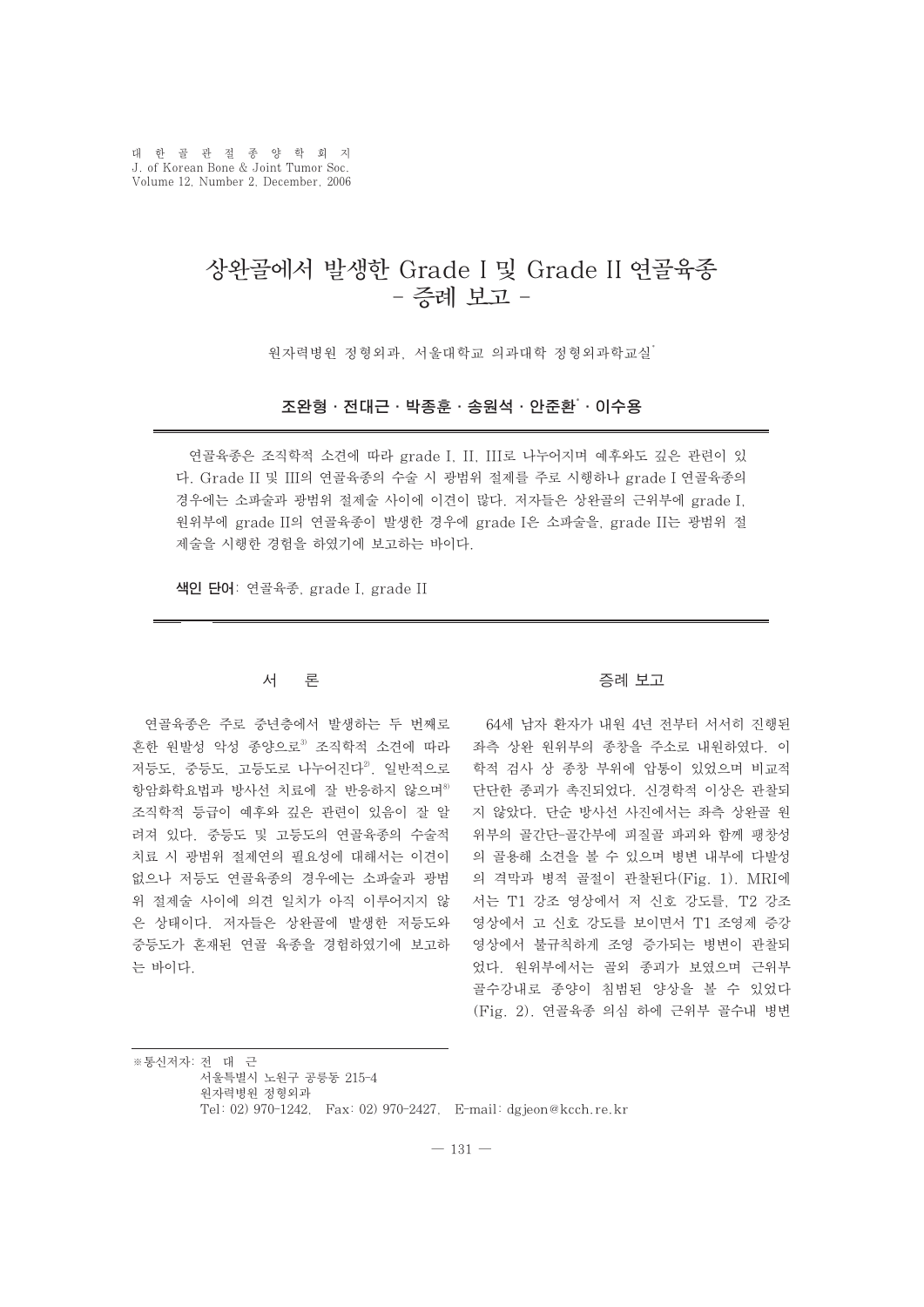

**Fig. 1.** Plain radiograph shows expansile and trabeculated osteolytic lesion in distal meta-diaphysis of humerus with cortical disruption and transverse pathologic fracture.

과 원위부 팽창성 병변에서 절개 생검을 시행하였 다. 근위부 생검 조직의 현미경 소견에서 비교적 분 화도가 좋은 연골 병변이 관찰되어 grade I의 연골 육종으로 진단되었고 원위부는 핵 다형성(nuclear pleomorphism), 종양 세포의 숫적 증가(cellularity) 등을 고려해 grade II 연골육종으로 진단되었다 (Fig. 3). 양전자 방출 단층 촬영(positron emission tomogram, PET), 골 스캔 및 흉부 전산화 단층 촬영 등에서 전이의 소견은 없었다. 환자의 나 이 및 삼각근 기능 보존 등을 고려하여 근위부 골수 내 병변은 소파술 후 Burr를 이용하여 골내막을 갈 아 보조적 치료를 추가한 뒤 골시멘트를 충진하였고 원위부의 팽창성 병변은 광범위 절제를 하였다. 술 후 재건은 전 주관절 치환물, Ender 정을 골시멘트 를 이용하여 고정하였다(Fig. 4). 소파술 및 광범위 절제술 후 병리 소견도 각각 grade I 및 II 연골육 종으로 진단되었다.

## 고 찰

Lichtenstein 등 $7$ 이 연골 종양에 대한 악성과 양 성의 병리학적 판별 기준을 확립하고 조직학적 등급 을 분류한 이후 여러 연구 결과 중요한 예후 인자의 하나로 밝혀지게 되었다. Evans 등 이은 병리학적 등 급 I, II, III에 따라 5년 생존율은 90%, 81%, 43%, 10년 생존율은 83%, 64%, 29%로 생존율과 밀접한 관계가 있고 원격전이도 각각 0%, 10%,



**Fig. 2.** (**A**) T1 weighted axial image of MRI shows low signal intensity with periosteal soft tissue invasion in distal metaphysis. (**B**) T1 weighted sagittal image of MRI shows long intra-medullary extension proximally.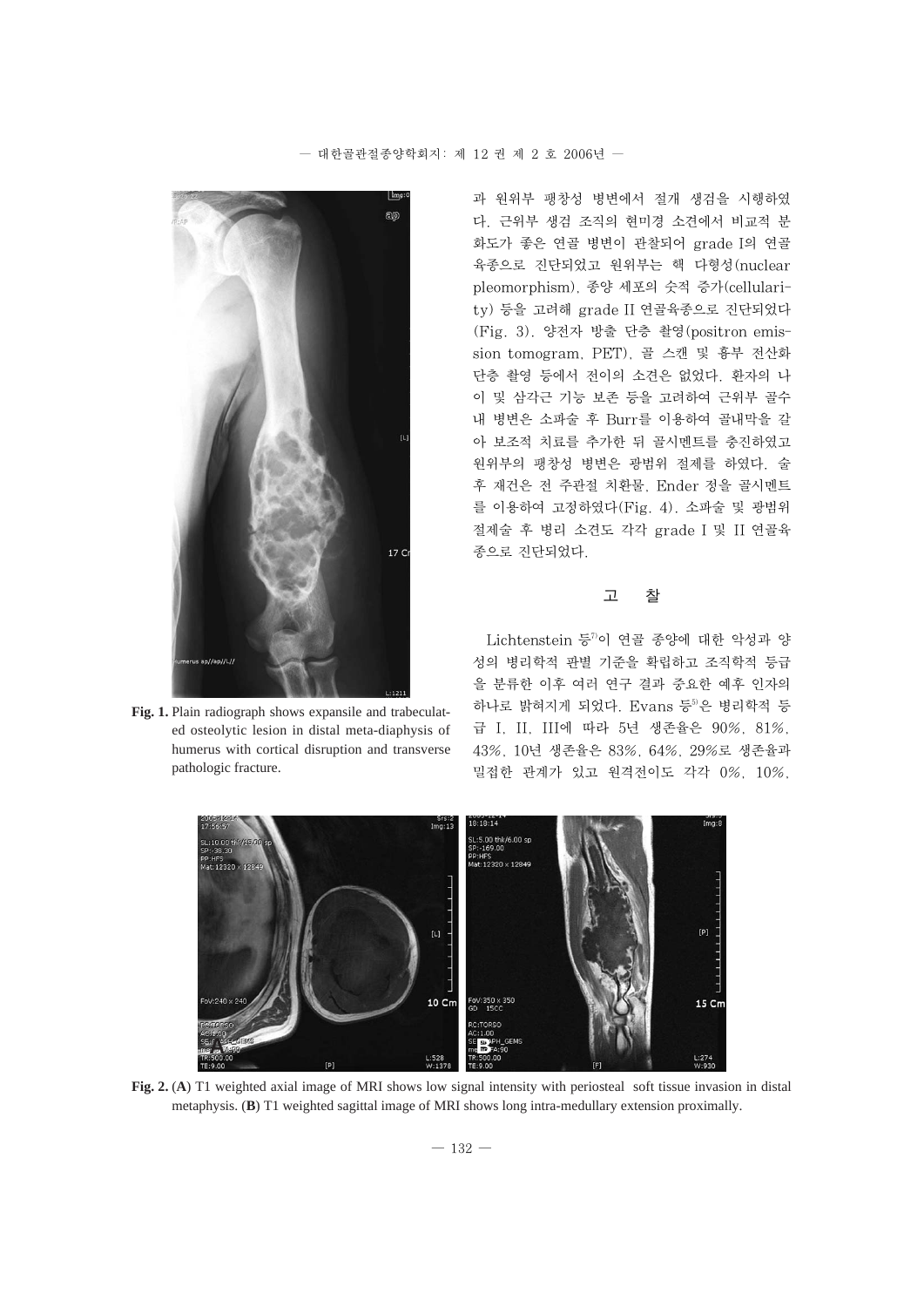$71\%$ 이었다고 보고하였다. Lee $^{9}$  등도 48례의 연골 육종은 대상으로 최종 추시까지 완전 무병상태가 각 각 I 등급에서 91.7%, II 등급에서 72.7%, III 등 급에서 60%이었다고 보고한 바 있다.

연골육종이 항암화학요법이나 방사선 조사에 잘 반응하지 않아 관혈적 치료(palliative treatment) 에만 주로 이용되고 수술만이 유일한 치료법이라 생 각할 때 각 등급에 따른 적절한 절제연의 확보는 매 우 중요한 문제라 할 수 있다. 등급 II, III 연골육종 의 수술 시 광범위 절제연 확보의 필요성에 대해서 는 이견이 없으나 등급 I인 경우에는 병소내 절제와 광범위 절제 사이에 의견 일치가 아직 이루어지지 않아 치료 방침이 확립되어 있지 않다. Healey 등 $^{6}$ 은 병리학적으로 I 등급이면서 수술적으로 완전 절제 한 경우 대부분 완치되었다고 하였으며 Henderson 과 Dahlin<sup>2</sup>은 I 등급이지만 부적절한 절제연을 가 져 국소 재발한 환자에서 생존율이 낮아진다고 보고 하다. Evans 등 도 낮은 등급의 환자에서 적절한 절제연을 갖는 경우 5년 생존율이 90%라 하였다. 반면에 I 등급의 연골육종의 병소내 절제 후 국소 재 발의 비율은 상대적으로 높지 않으며<sup>4</sup> 국소 재발이 발생하더라도 원격 전이가 병발하는 경우가 거의 없 어 결과적으로 예후에는 크게 영향을 주지 않는다는 주장도 있다1,10,11). 골반골과 같은 편평골이 아닌 장 관골의 관절 부근에 발생한 I 등급의 연골육종은 철 저한 소파술이 가능하고 또한 골시멘트 충진이나 전 기소작술 등과 같은 보조요법을 추가함으로써 재발



**Fig. 4.** The reconstruction was done with Ender nails, total elbow prosthesis and bone cement after proximal extensive curettage and distal wide resection.



**Fig. 3.** (**A**) Microscopically proximal intra-medullary lesion was diagnosed as grade I chondrosarcoma with well-differentiated hyaline cartilage matrix (HE staining, 40). (**B**) Distal expansile lesion was diagnosed as grade II chondrosarcoma considering pleomorphism and cellularity (HE staining,  $\times$  400).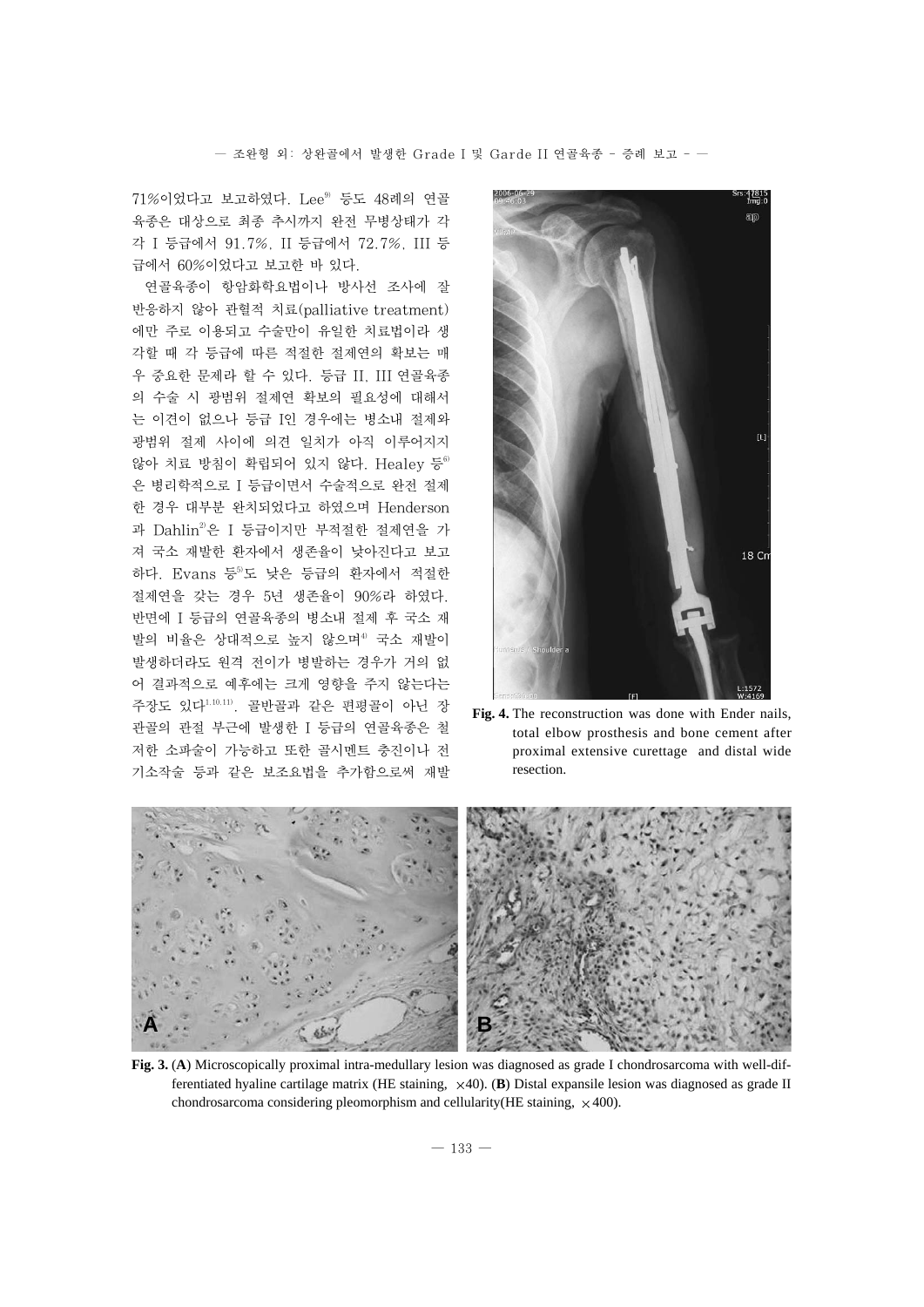율을 낮출 수 있다. 또한 완전 절제 시 동반되는 관 절 치환술을 생략함으로써 보다 나은 기능적 결과를 기대할 수도 있다.

본 증례는 원위부에 피질골 파괴를 동반한 팽창성 의 골용해 소견과 비교적 비활동성이라 추측되는 근 위부의 골수내에만 국한된 병변을 볼 수 있어 생리 상 다른 진행 양상을 가지고 있다고 판단하여 두 곳 에서 생검하였다. 조직 검사 결과 근위부는 I 등급, 원위부는 II등급으로 판별되었다. 수술 방법으로 근 위부 병변까지 광범위 절제할 수도 있으나 삼각근의 부착부가 희생되어야 하고 남아 있는 근위 상완골 부분도 너무 짧아 재건에 어려움이 있을 것으로 생 각되어 원위부는 광범위 절제하고 근위부는 병소내 소파술을 한 후 골시멘트를 충진하였다. 술 후 2년 6개월 추시 상 전이나 재발의 소견은 없으며 동측 견관절 및 주관절의 능동적, 수동적 운동범위는 정 상이었다(Fig. 5). 한 구획 내에서 grade I 및 II가 거시적으로 구별되면서 혼재된 경우 이와 같이 중등 도나 고등도 부위는 광범위 절제하고 저등도 부분은 철저한 소파술을 함으로써 가능한 기능을 유지하는 것도 시도해 볼 만한 수술 방법이라 생각된다.

## **REFERENCES**

- 01) **Bauer HCF, Brosjo O, Kreicbergs A, Lindholm J**: Low risk of recurrence of enchondroma and lowgrade chondrosarcoma in extremities. 80 patients followed for 2-25 years. *Acta Orthop Scand*, 66:283-288, 1995.
- 02) **Dahlin DC, Henderson ED**: Chondrosarcoma, a surgical and pathologic problem. Review of 212 cases. *J Bone Joint Surg*, 38:1025-1038, 1956.
- 03) **Dorfman HD, Czerniak B**: Bone cancers. *Cancer*, 75:203-210, 1995.
- 04) **Eriksson AI, Schiller A, Mankin HJ**: The management of chondrosarcoma of bone. *Clin Orthop*, 153:44-66, 1980.
- 05) **Evans HL, Ayala AG, Romsdahl MM**: Prognostic factors in chondrosarcoma of bone. *J Bone Joint Surg*, 40:818-831, 1977.
- 06) **Healey JH, Lane JM**: Chondrosarcoma. *Clin Orthop*, 204:119-129, 1986.
- 07) **Lichtenstein L, Jaffe HL**: Chondrosarcoma of bone. *Am J Pathol*, 19:553-589, 1943.
- 08) **Matejovsky Z**: Chemotherapy in complex treatment of bone and soft tissue sarcoma. *Oncology*, 37:97-103, 1980.
- 09) **Oh JH, Kim HS, Cho WS, Yoo KH, Lee SH, Lee**



**Fig. 5. (A)** Post operative medical photo shows active flexion over 90° of affected elbow. (**B**) The patient can abduct his affected shoulder nearly 180°.